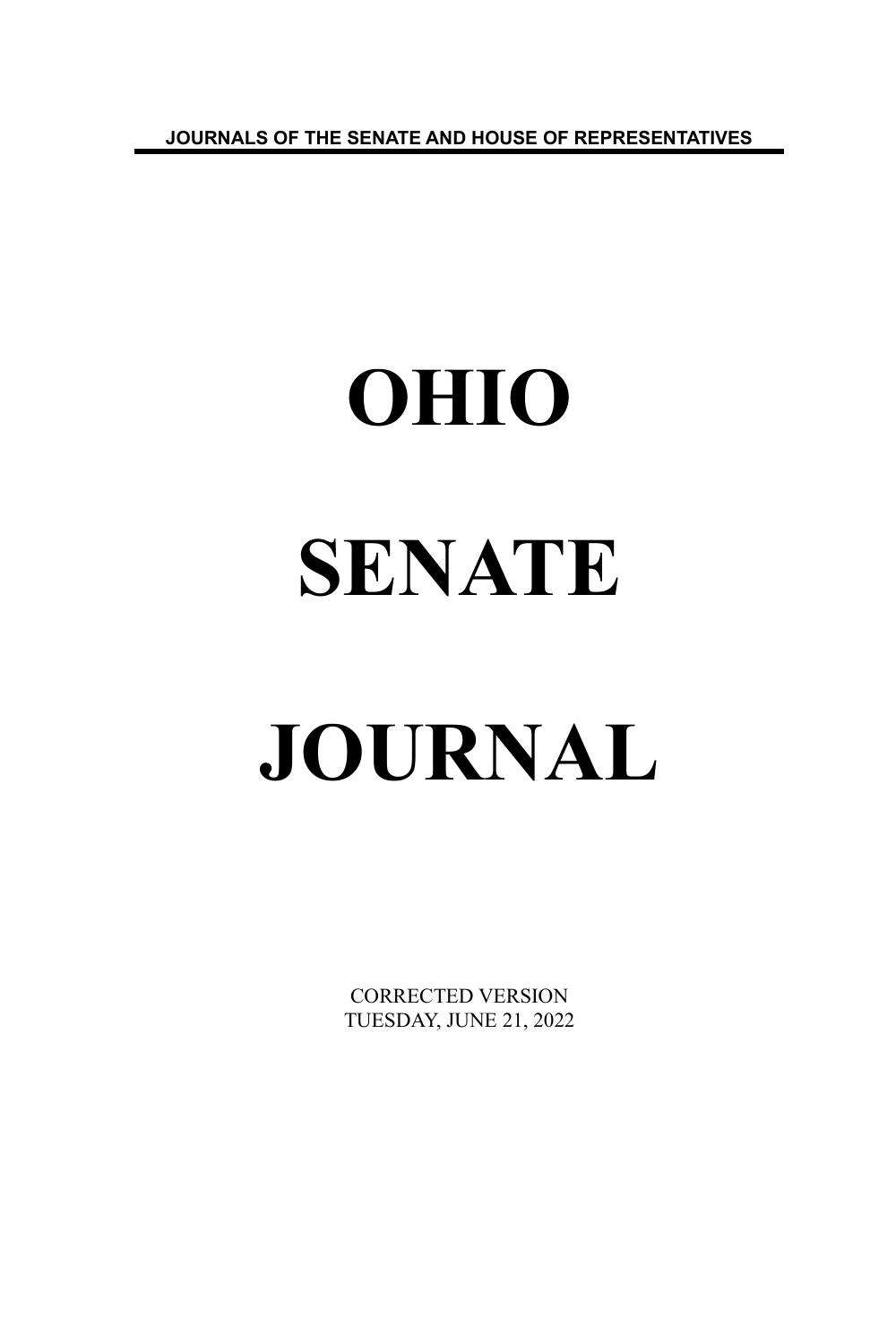# ONE HUNDRED SIXTIETH DAY Senate Chamber, Columbus, Ohio **Tuesday, June 21, 2022, 9:30 a.m.**

The Senate met pursuant to adjournment.

Pursuant to Senate Rule No. 3, the Clerk called the Senate to order.

Senator Reineke was selected to preside according to the rule.

The journal of the last legislative day was read and approved.

#### **OFFERING OF RESOLUTIONS**

Pursuant to Senate Rule No. 54, the following resolution was offered:

**S. R. No. 384** - Senator Hottinger.

Honoring the Strasburg-Franklin High School softball team as the 2022 Division IV State Champion.

The question being, "Shall the resolution listed under the President's prerogative be adopted?" So the resolution was adopted.

# **MESSAGE FROM THE PRESIDENT**

Pursuant to Rules No. 19 and 20, the President of the Senate appoints Senator Dale Martin to fill the vacancy on the Energy and Public Utilities **Committee** 

### **MESSAGE FROM THE PRESIDENT**

Pursuant to Rules No. 19 and 20, the President of the Senate appoints Senator Dale Martin to serve on the Workforce and Higher Education Committee.

#### **MESSAGE FROM THE PRESIDENT**

Pursuant to Rules No. 19 and 20, the President of the Senate appoints Senator Dale Martin to fill the vacancy on the Transportation Committee.

### **MESSAGE FROM THE PRESIDENT**

Pursuant to Rules No. 19 and 20, the President of the Senate appoints Senator Dale Martin to serve on the Ways and Means Committee.

# **MESSAGE FROM THE PRESIDENT**